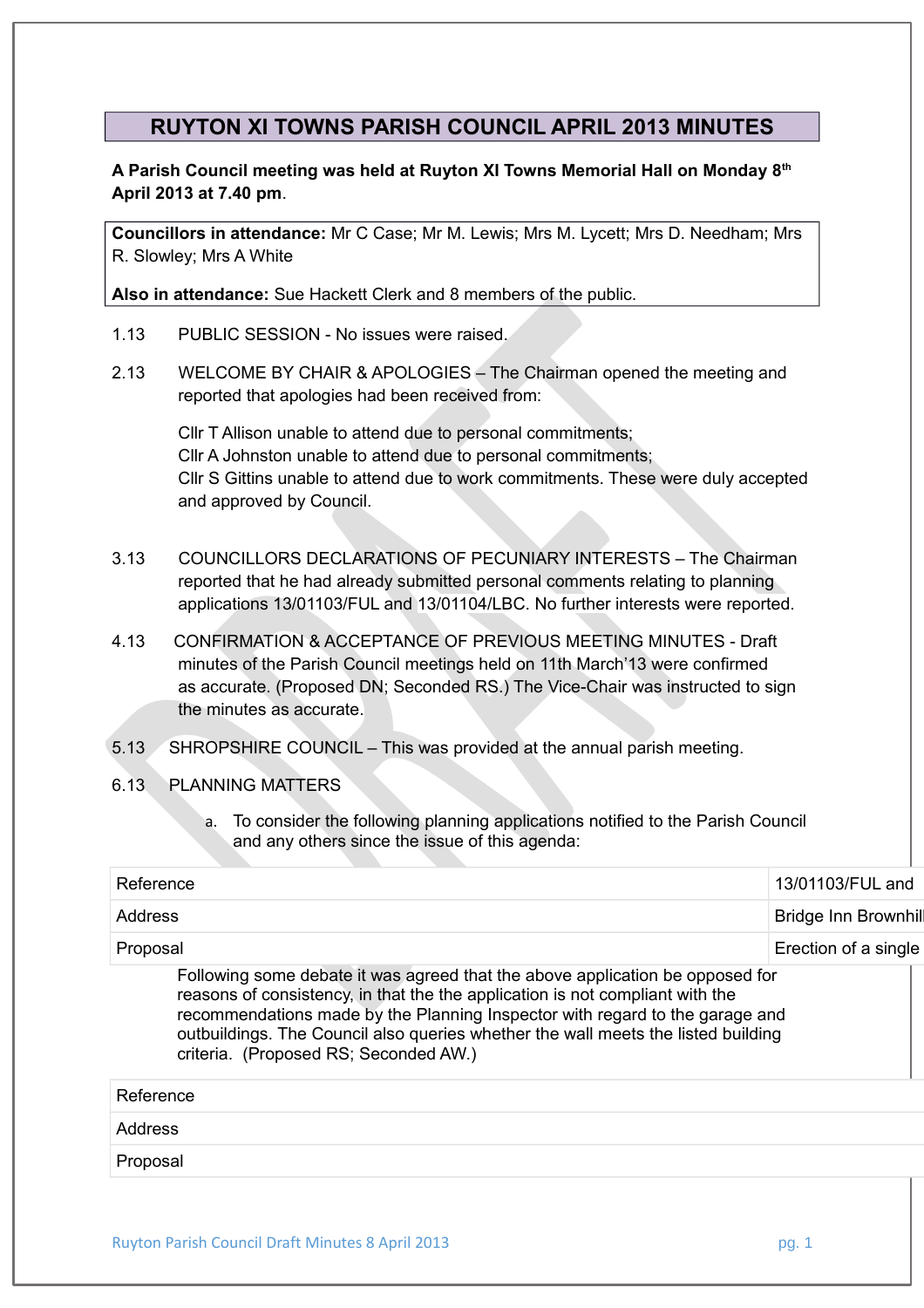The Parish Council agreed to make no comment. (Proposed RS; Seconded CC.)

b. The council considered the new social housing outline proposals at Birch Grove Ruyton XI Towns as advised by SC Housing Landlord Services Team. Following a lengthy debate the Parish Council unanimously agreed in principal that the above proposed development was supported as new homes are needed in the village. However the development needed to be revised to take in to account sensible car parking arrangements for both private and council homes. Parking in the area is already an issue and would be aggravated by the current proposal. (Proposed C Case Seconded AW.)

A further two proposals were put forward by the Chairman which were not seconded or supported; these related to the SC social housing allocation policy and need for one bedroom social housing.

- c. 12/05197/REM Land to East of Cliffe House The Chairman confirmed that the application was to be considered by the Planning Committee; as yet no date has been arranged.
- d. The Clerk reported that the following SC planning decisions had been notified to the Council:

Reference: 12/04765/VAR Address: Marches Meadow Ruyton Xi Towns, Shrewsbury, SY4 1JW Proposal: Variation of Condition 9 attached to planning permission reference 11/05483/FUL dated 5th April 2012 to allow year long holiday occupation **Decision: Grant Permission**

Reference: 13/00462/FUL Address: 11 Aldersley Way, Ruyton Xi Towns, Shrewsbury, SY4 1NE Proposal: Erection of single storey rear and side extension **Decision: Grant Permission**

#### 7.12 HIGHWAYS & FOOTWAY LIGHTING

Cllr Needham reported that an electrical supply cable was visible on the pavement at the junction of Aldersley Way and Doctors Meadow. The Chairman agreed to inspect. Cllr White highlighted an issue with ivy on Church Bank which was causing obstruction to pedestrians. Council agreed that the issue should be resolved by their contractor during his maintenance work. Snow damage to trees in the village at Birch Grove was also commented on.

Council resolved that item 8.13 would be dealt with at the end of the meeting.

#### 9.13 FINANCE

a. Payments – The following suppliers' invoices were authorised for payment by the Parish Council who instructed Cllrs Lycett and Lewis to check the invoices and authorise the corresponding cheques.

|                |                                                         | £171.0 |
|----------------|---------------------------------------------------------|--------|
| Chg 350        | $V$ & W Electrics – Repairs to lights in parish         |        |
| Chg 349        | The Three Parishes Newsletter $-4th$ quarter newsletter | £67.80 |
|                |                                                         | £266.7 |
| <b>Chg 348</b> | D Peate – Tree work and repairs to bus shelter          |        |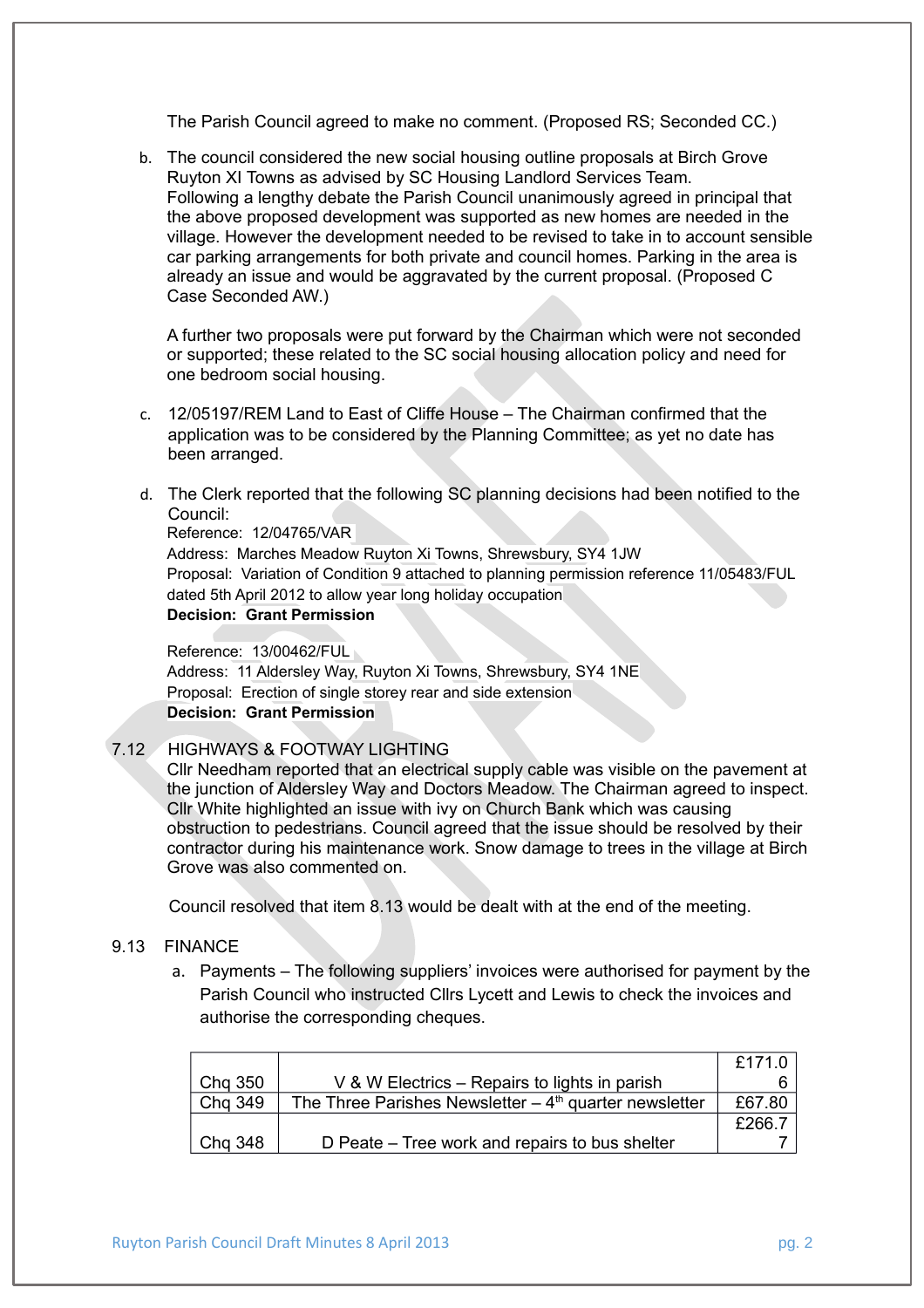- b. Receipts & Treasurer's Deposit Account The Clerk informed the Council of the reconciled bank balance as at year end £30,025.27 .A year end budget monitoring report was distributed by the Clerk. Council agreed the movement of sums to restricted council accounts: (See Appendix B for full details.) Bank Reconciliation – Cllr Lycett reported that the Receipts and Payments ledger and year end bank statement had been independent checked by herself and found to be accurate.
- c. Clerk's Pay for 2012/13 The Chairman reported that he had been unable to carry out the yearend internal control check on this occasion. Council instructed that it be carried out during the internal audit. The Clerk confirmed that this would be completed in April in time for the next meeting.
- 10.13 CLERK'S UPDATE REPORT & COMMUNICATION See Appendix A. This was summarised by the Clerk.
- 11.13 LOCAL REPORTS
	- a. Woodland Jubilee Diamond Project It was reported that a logging licence was needed which would delay the project until the autumn.
	- b. Local Joint Committee The Chairman reported on the grant received by the Broadplace and the reasons given for rejection of the Village Hall Committee's grant request.
	- c. Bus Shelter Repairs It was acknowledged that D Peate had carried out excellent repairs to the bus shelter at a very competitive price.
	- d. Nessclife Heritage Group Cllr Slowley reported that grants were awaited and that a newt survey was taking place. Next Walk About planned for  $17<sup>th</sup>$ July.

### 12.13 SUPPLEMENTARY AGENDA – There were none.

*Council resolved that the Public and Press be excluded from the meeting in light of the confidential nature of the next item. (Public Bodies (Admission to Meetings) Act 1960 as extended by S100 Local Government Act 1972.)*

8.13 CLERK'S CONTRACT & METHOD OF PAYMENT – Council approved the Clerk's pay scale with effect from 1/4/2013 ( LC2 point 36 ) which had been revised in light of her CILCA submission. It was also agreed that standing monthly payments would be made by Standing Order to the Clerk and a letter of authority was signed to this effect by Cllr Case and Slowley. Payments would be reported by the Clerk each month and quarterly bank reconciliations would be checked independently by a member of the Council to ensure the payment method was working effectively.

The Chairman closed the meeting at 9.40pm thanking everyone for attending. He announced that the next meeting would be at  $7.30$ pm on  $13<sup>th</sup>$  May 2013 at the Memorial Hall, when the new parish council would be formed.

|--|--|--|--|--|

Date………………..